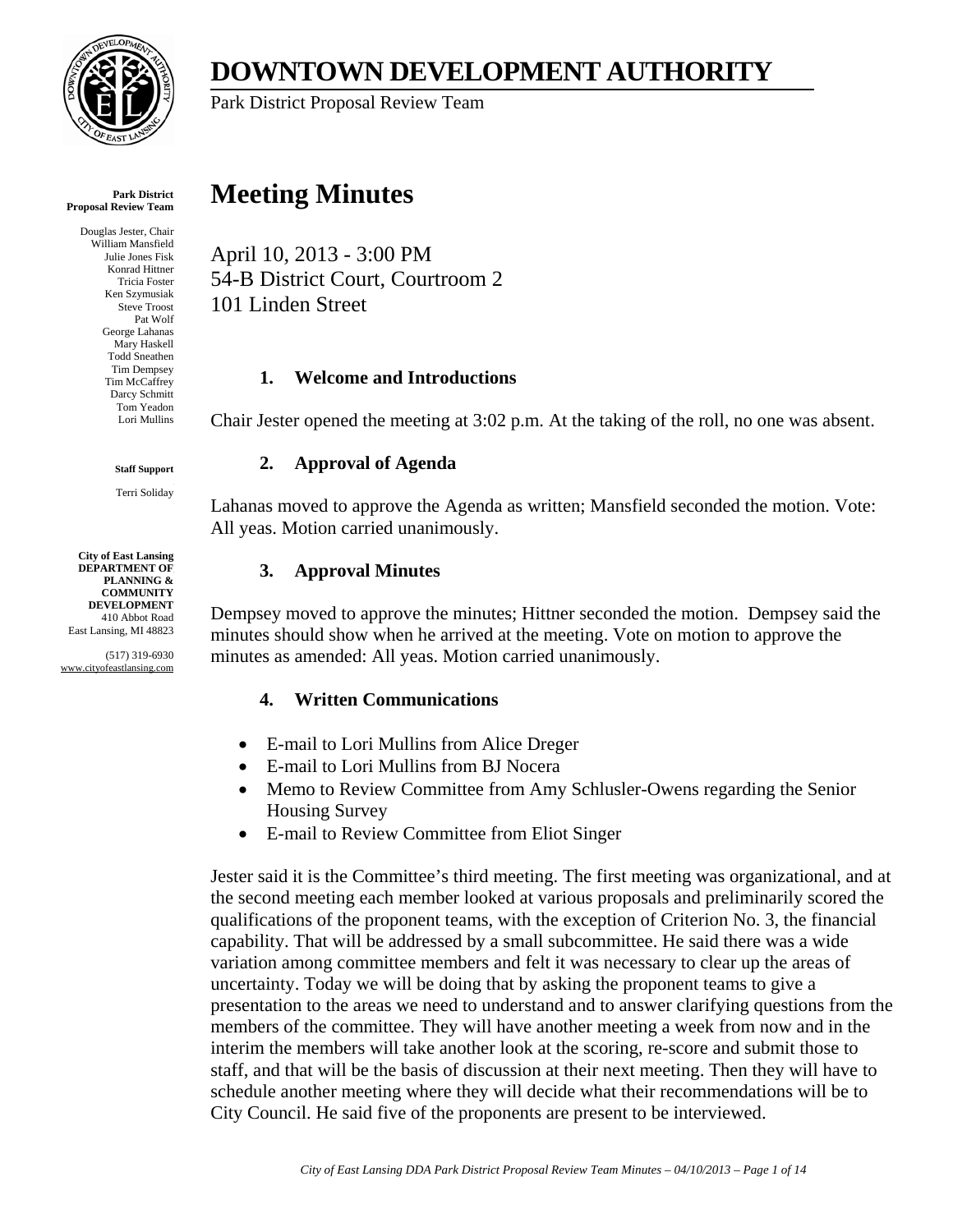#### **5. Interviews – 10-15 minute presentations, 10-15 questions from Review Committee each**

#### **a. Capstone Collegiate Communities, LLC and Vlahakis Companies**

John Acken, on behalf of Capstone Collegiate Communities, said their philosophy is the same whether they're working with a university or a municipality—it's a partnership. They need to understand the vision and determine what the reality is in the marketplace. He indicated Capstone is the project lead and was founded over 20 years ago. They have had over 60 years of experience in development in 90 college towns and have a national presence. They have multiple sources of equity and debt. He said the uniqueness of this site is that it's a high density, mixed-use development in the heart of an urban environment.

In 2009 they built Taylor Place at Arizona State University, with 1,288 student residents, which was a public/private partnership. They're working on a private development in downtown Eugene at 13th and Olive, a private development with private financing with no University affiliations. In 2003 they delivered Charles Commons in downtown Baltimore in partnership with the University. In 2012, they built the Lofts at Kennesaw outside of Atlanta, which is a private development, privately financed, and has 240 residential units and retail. In 2013 they built the Lofts at City Center in Tuscaloosa Alabama, about 60,000 sq. ft. of retail and a hotel. He said they're developing the residential part in Tuscaloosa and are partnering with another firm who is developing the retail town center adjacent to it. In 2014 they will build College Station, Texas North Point Crossings, with 615 units, 1,800 residents and 60,000 sq. ft. of retail which will be separate from the residential.

Acken said they are partnering with Vlahakis Companies, Inc., which has a local knowledge of the retail market and has 25 years of real estate development experience. They are using them as a consultant. Dublin Square Irish Pub will be first retail component of the development and they bring knowledge of the restaurant industry.

Acken indicated they are also partnering with Midas Hospitality, which has experience in developing 10 properties since 2006, most of which are located in the Midwest. They currently manage seven of their properties, two are A-loft hotels. He said he received a letter of interest from an A-loft for this location. An A-loft is designed to fit in with the urban environment and would be a good fit for downtown East Lansing.

Acken indicated Dungan Nequette Architects will be providing the overall design. They have partnered with them on 14 developments, including the Lodges of East Lansing. They finished Phase I (220 units) and are currently working on Phase 2 (144 units). The Lodges were featured in the *Wall Street Journal* in their mansion section for using innovative design. They are proud of the street trees and sidewalks. They pride themselves on classic urban design and what it means.

Regarding LEED experience, Acken said they have lots of experience with green projects—three gold, one silver, and three pending LEED certifications. Most are on campuses. He said they have the experience to carry this out. He said it's also about sustainability—a great example is their development at  $13<sup>th</sup>$  and Olive in Eugene OR. Their development there was given the Earth Advantage Silver award. The utility company provides a certification process. He welcomed the conversation of employing these practices.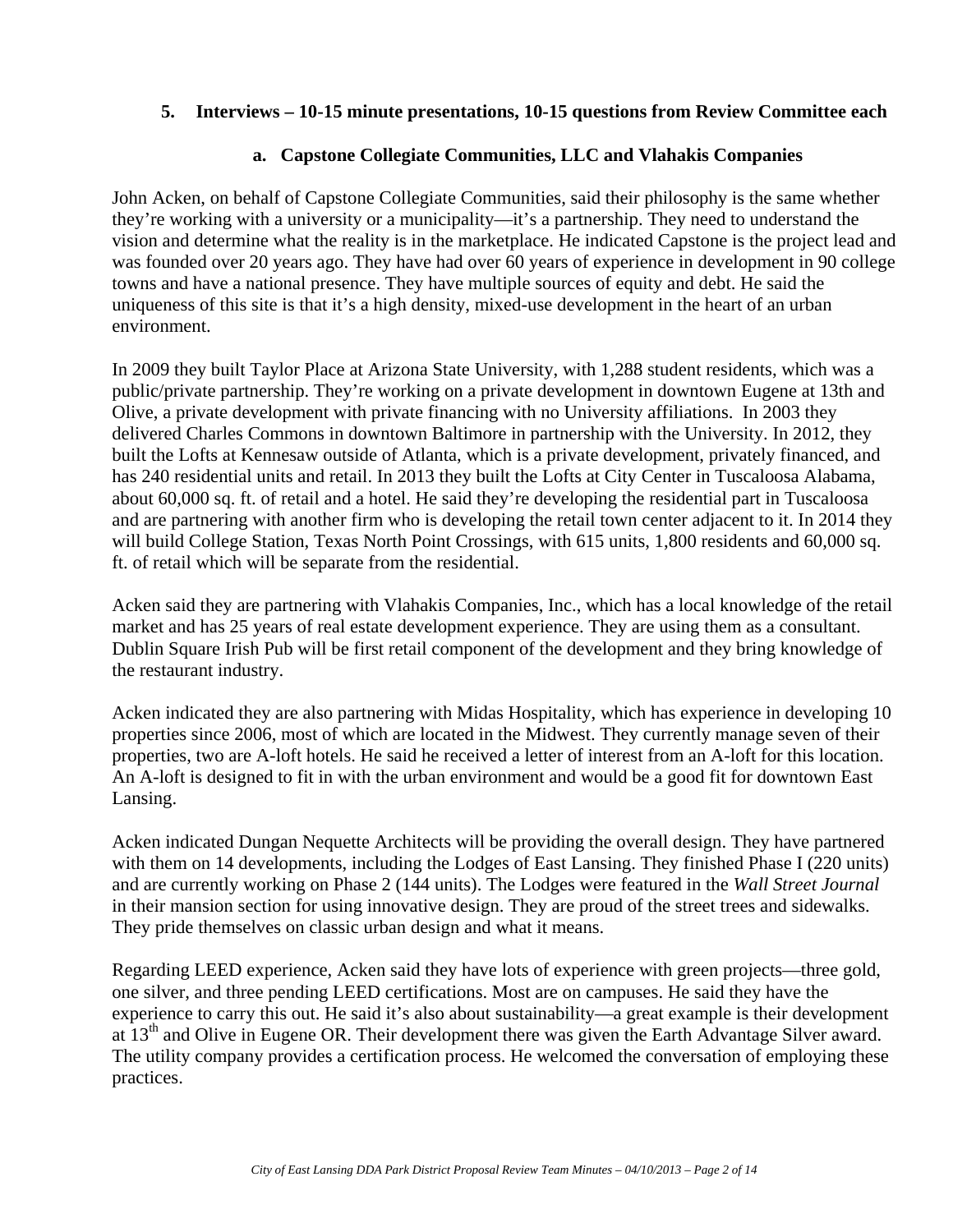Acken said most important thing is the pedestrian experience; i.e. brick details, street trees, and architectural details. They temper what the community wants with the realities of the market. In that case they had multiple meetings with the community and the City and multiple iterations of the plan. They have done this for over 20 years in multiple college towns across the country.

Lahanas said a lot of the projects were university projects. He asked if all their developments were in student markets. Acken said Capstone has focused on the student market. Conventional markets consist of one or two bedroom units and some three bedroom units. They have a mix of unit types in all of their complexes. He said in this case there is an opportunity for one or two bedroom units to be focused towards professionals—the goal is to build a range of housing types that can cater to different people in the community. They could put the one or two bedroom units in one section; the four bedroom units would cater to undergraduate students.

Jester asked if they've done anything where some of the housing went to private or condo ownership. Acken answered Creekside of Auburn was a condominium development. Clemson, South Carolina was also a condo development. Those were low density done as single-family houses that were made into condominiums, and they established a condominium association. He said now condominiums are a hard market.

Jester asked in those cases where they did retail if it is essentially neighborhood services or destination retail. Acken answered Tuscaloosa has destination retail. Kennesaw has neighborhood services. College Station will be a mix.

Szymusiak asked Acken if they typically handle the leasing of retail. Acken said they have done both but in this case they would probably bring in a third party, which they did at Kennesaw.

Mullins asked Acken if they were selected who would the City mainly be working with through this process. John Acken answered he would. He was the lead developer on the Lodges of East Lansing. Capstone is the principal developer.

Jester asked how the charrettes they held influenced the programming of the sites and in planning and design. Acken said typically they will have a series of meetings with community stakeholders and other people leading up to the charrette, which is typically a three-day event. They will bring in designers, the City and stakeholders and will receive input during the day and redo the design at night. The postcharrette process in providing design guidelines is just as important. He said for the overall process their goal will be not only to understand this site but to understand how it fits into the overall urban fabric. They want something financeable.

Jester asked what the biggest re-think of a design they had to do as a result of the charrette process. Acken said during the charrette process for the Lodges of East Lansing they were going to have a conventional three-story walk-up building surrounded by a sea of parking. The charrette attendees wanted street trees and pedestrian walkways. They cut the three-story building in half and linked the buildings together to create a seamless building that fronted onto internal streets. They installed street trees in there and surface parking behind, so there was a remarkable difference between the first design and the last. It affected their subsequent site plans in other cities.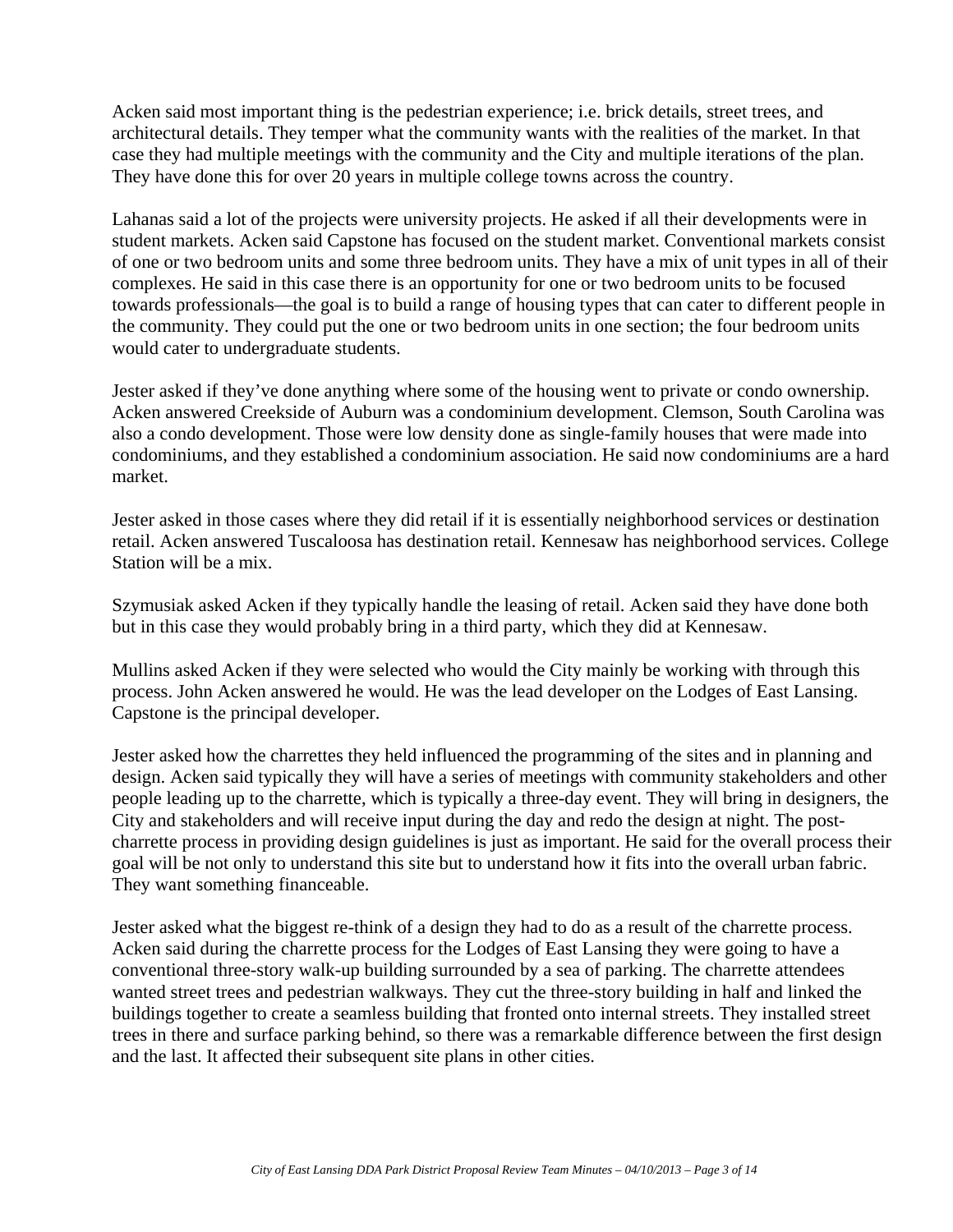Jester said this location is adjacent to the downtown and also is adjacent to an older established neighborhood with student and non-student residents, and it is a pathway for people to get to the University. He said there's a need for defending the neighborhood uses as well and asked what Acken's experience was with that. Acken said the hospital in Eugene, Oregon was on the periphery which was the transition between the urban core and the neighborhood. It took a lot of meetings with the neighborhood association adjacent to it and more importantly was how to do the connectivity and walkability, transit use and bikeability effectively. That was a collaborative process between the City, the neighborhood, the hospital and the University. He said he would work with the neighborhood and the City on how to make complete streets.

Szymusiak asked Acken to describe the relationship between Vlahakis and Capstone companies. Acken said Vlahakis owns the land at Dublin Square. Capstone would partner with Vlahakis on that piece of land with the overall development. They would use Vlahakas as consultants since they know the restaurant market.

Dempsey asked if they have been securing most of their funding, through traditional, institutional, or equity partners. Acken said Anderson has provided more than \$300 million in equity, and they have used other sources as well. They have a close relationship with other banks; i.e. Service First and Wells Fargo. He said college towns have stayed very vibrant during the downturn. He said this year alone Capstone has \$240 million in construction under development.

#### **b. Urban Cultural and Arts District, LLC, David C. Vanderklok & Project Partners**

David VanderKlok introduced Ray Cox, a member of the LLC, Ken Brooks, Joe Biersbach and Roger Thornburg.

VanderKlok indicated he is president and principal architect with Studio Intrigue Architects in Lansing, and REO Town. He said he is the designer for the eight-story building going up 250 feet away with Doug Cron and David Krause. He is also the author of the design for the new HopCat Restaurant, which was just approved. He was involved with the design of the Technology Innovation Center, and also was the architect for the Spine Center on Saginaw. He said he's been here since 1997; most of the other members of the LLC have been here for 30 years, and most live and work within eight miles from here. There will be a strong architect role, he and his firm will act as a hub for the City and the general contractor and the consultants under his umbrella. He said Joe Biersbach is the managing member of the LLC, and Biersbach and he have developed over 100,000 sq. ft. together since 1997. Biersbach has an extensive development and real estate background dating since 1978. Ray Cox is not local but brings a financing arm to their group and some investment capital. Ken Brooks is a local attorney with a lengthy experience in real estate. 730 Equities, LLC is within the parent LLC. Roger Thornburg has been in real estate development, particularly multi-family, since the 70's and has done over 2,500 units.

VanderKlok said a parking deck and high rise will be part of this project. Shymanski & Associates is the structural engineer; they were the engineer for the Residences in East Lansing. He showed artistic renderings of local buildings he has done, including the PNC Bank, which is a mixed-use building with parking underneath, and they will start construction in mid-June on a bank and 63 residential units above at the old Silver Dollar site. He was one of the contributing architects for the Stadium District in downtown Lansing. VanderKlok said they do contemporary and traditional designs. For urban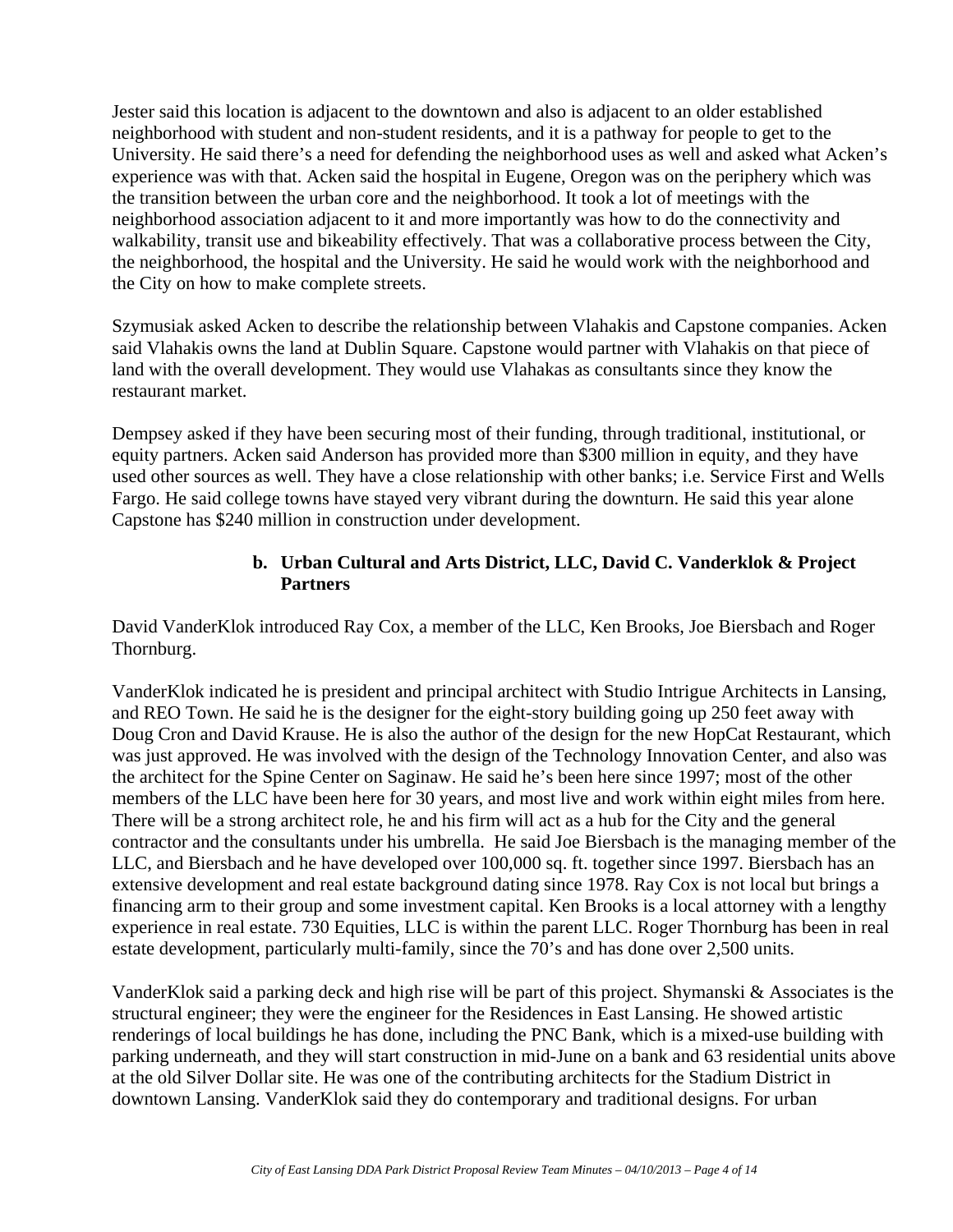development, they re-did Douglas J in Grand Rapids and in Royal Oak, Dean Apartments in Lansing and the Lansing Armory, which has received several awards. They had to get historic preservation incentives for that project. He is also working on the Lansing Board of Water and Light plant.

VanderKlok said he used green initiatives; i.e. for the Lansing City Market, which was audited by the Department of Energy and had federal funds. This was recognized as the signature example of the proper use of energy efficiency; it can operate without electric lights. The Cedar Street School, which was abandoned; they renovated it to meet Gold standards. There is a storm water cistern in the basement which is used to flush the toilets, which they propose to use in the Park District project. He indicated the Board of Water and Light project will be done in July and has a Silver designation. They received a sustainability award for a building in Lansing where they harvested red sandstone from a project in Grand Rapids. They want to incorporate green practices in building recycling and in the Park District project. They will have a 45% increase in the pervious area.

VanderKlok said he loves doing charrettes. There were four months of charrettes for the Lansing City Market. He walked into it with a blank canvas, there were strong feelings on both sides, and 90% were happy with the end result. He said he worked with Friendship Manor about lighting issues for the renovation of the old Silver Dollar, and for the Spine Center they worked nine months with the neighbors. He uses materials that are timeless. He has had experience with historic buildings; the Douglas J in Grand Rapids was done with the State Historic Preservation Office, which won an award. The Lansing Armory won a Governor's Award for historic preservation.

VanderKlok described the site plan which includes two buildings which are 10 stories high, one being a condo apartment with a grocery store on the bottom, and the other building having a hotel with a parking deck and some office, a pedway, some apartment housing and a 10,000 sq. ft. structure for a farmers market. He said there will be a buffer for the Memorial Garden for Peoples Church. Public art will be included as part of the project.

Szymusiak asked VanderKlok to speak to his experience in doing projects of this magnitude. VanderKlok said this will be the largest project that his studio has taken on—they have the consultants to support them and the experience of several million dollar projects.

Jester asked where the expertise is on their team to gain community input to get to a valid programming concept which the market will support. VanderKlok said he will commission a market analysis and make sure that the project has the support from the community. They have done an investment model with Thornburg's experience with multi-family, which will be clarified with the market study. He added that Biersbach's experience with grocery and restaurants will be valuable.

Jester asked if they will sell it or contract for those services after the project is built. VanderKlok said he would hire a professional management company to do that. His team will build the building and someone will lease the building and be in charge of the hotel.

Troost asked if they have had any experience in public/private partnerships. VanderKlok answered incentive wise, yes, but not in this depth.

Dempsey asked him to talk about debt equity in recent projects. VanderKlok said they have been working with a financing source that is really strong. His team is going through and analyzing the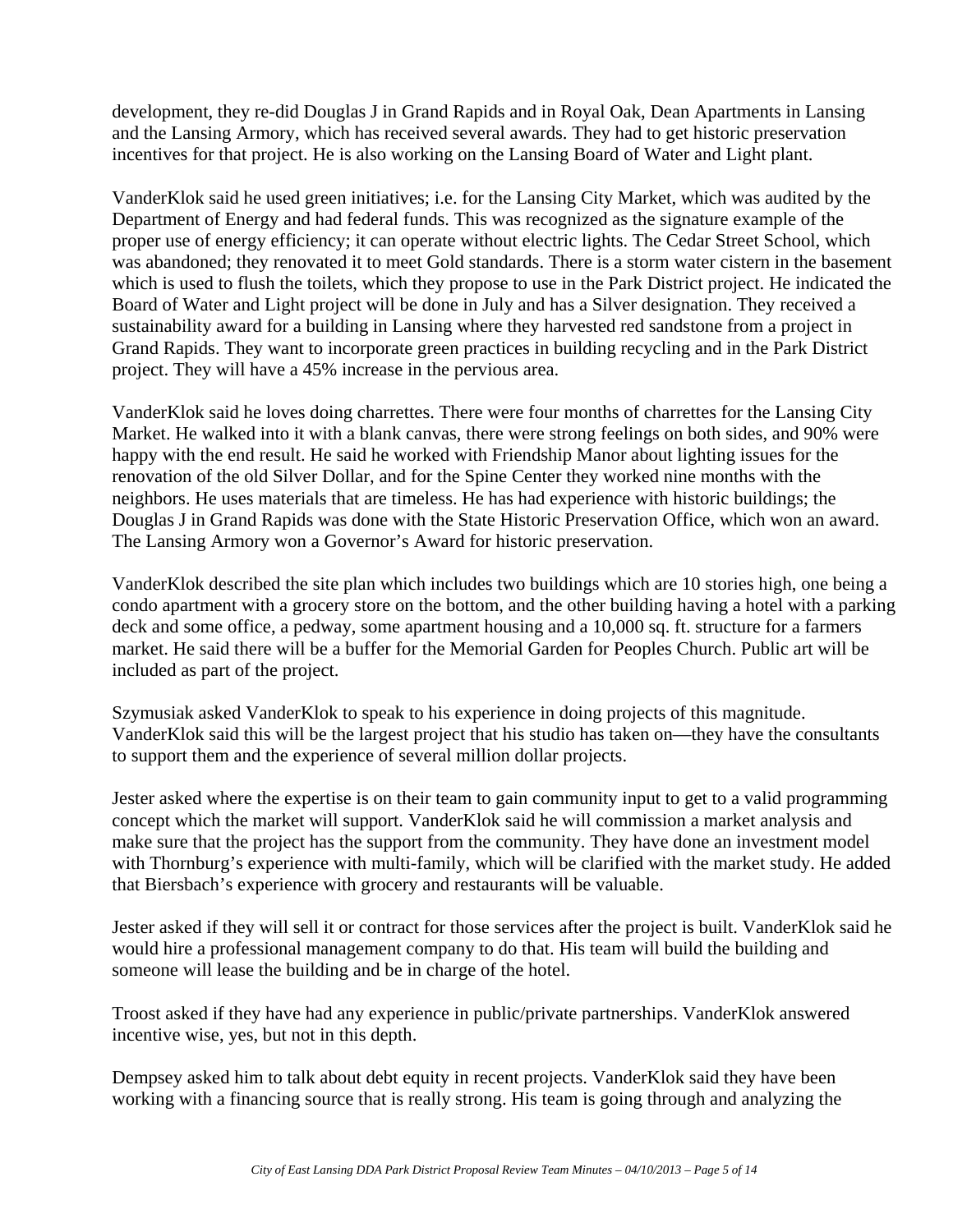various sources to get the financing from. He said he looks forward to sitting down with the finance subcommittee to go over that information.

Mullins asked if he has a strategy about the retail spaces that will be leased. VanderKlok said Joe Biersbach has a lot of connections. He said since 2008 the economy has changed, and they are seeing some retail comeback, especially in urban areas.

Szymusiak asked what amount of square footage is proposed for retail space. VanderKlok answered about 9,000 square feet.

Jester said 9,000 square feet sounds like a modest grocery store or community services. VanderKlok said he was not including grocery store as part of the retail. The building for the retail will be against the parking deck and include neighborhood services.

Lahanas asked who the City would actually be working with. VanderKlok answered he would be the authorized representative.

### **c. DTN Management Company**

Colin Cronin of DTN passed out notebooks. He introduced his partners—Tom Kuschinski, Allen Russell, Nick Uppal, and Raji Uppal. He said it's a family business which they founded over 42 years ago, and they now own over 4,500 apartments, with another 2,000 under management, and have offices and properties in East Lansing, the greater Lansing area, Grand Rapids and Muskegon. They consist of four business groups—property management, development and construction, commercial property management, and Spartan Net (Internet/Video). Sixty percent of their apartments are for students and 40% are conventional. They work with local and national partners and own and operate construction companies. Recently completed projects are Aspen Lakes in Holt, which is a mixed-use PUD consisting of single family homes, owner-occupied condos, luxury rental apartments, and professional office space to be developed; and the Hamptons &Waterbury Place in Okemos, which consists of mixed use—65 residential apartments above commercial and professional space. They are ready to break ground on three projects—The Quarry in DeWitt, an apartment community; The Vista at Eastwood, a \$16 million mixed-use project; and Aspen Ridge in Holt, a rental project. He described their conceptual concepts and future possibilities. He said they received financing during the financial downturn. They have started working with LEAP and Prima Civitas. He indicated they have signed an agreement with CADA and are the only group that can assemble all the land in the area.

Allen Russell, Construction Manager, described the development team. He said Bergmann Associates in East Lansing will be supplying the engineering services, and Humphreys & Partners in Dallas, Texas specialize in urban design. He said both have extensive histories in urban and mixed-use environments and have received national awards. The planning concepts drawings are from Richard Cooley. Bergmann Associates, which previously did the design for City Center II (CCII). They purchased the option to develop those rights, giving them at least a six month head start on solutions to issues regarding site prep work, positioning of roads, relocating and upgrading utilities, and how they interconnect to the rest of the downtown area. Their financial partners are Key Bank, Wells Fargo, and Arbor Commercial Mortgage. Kelly Rossman-McKinney of Prescott Rossman, a well-known Lansing public relations and communications firm, will be assisting with the charrettes and communicating with different groups and the media.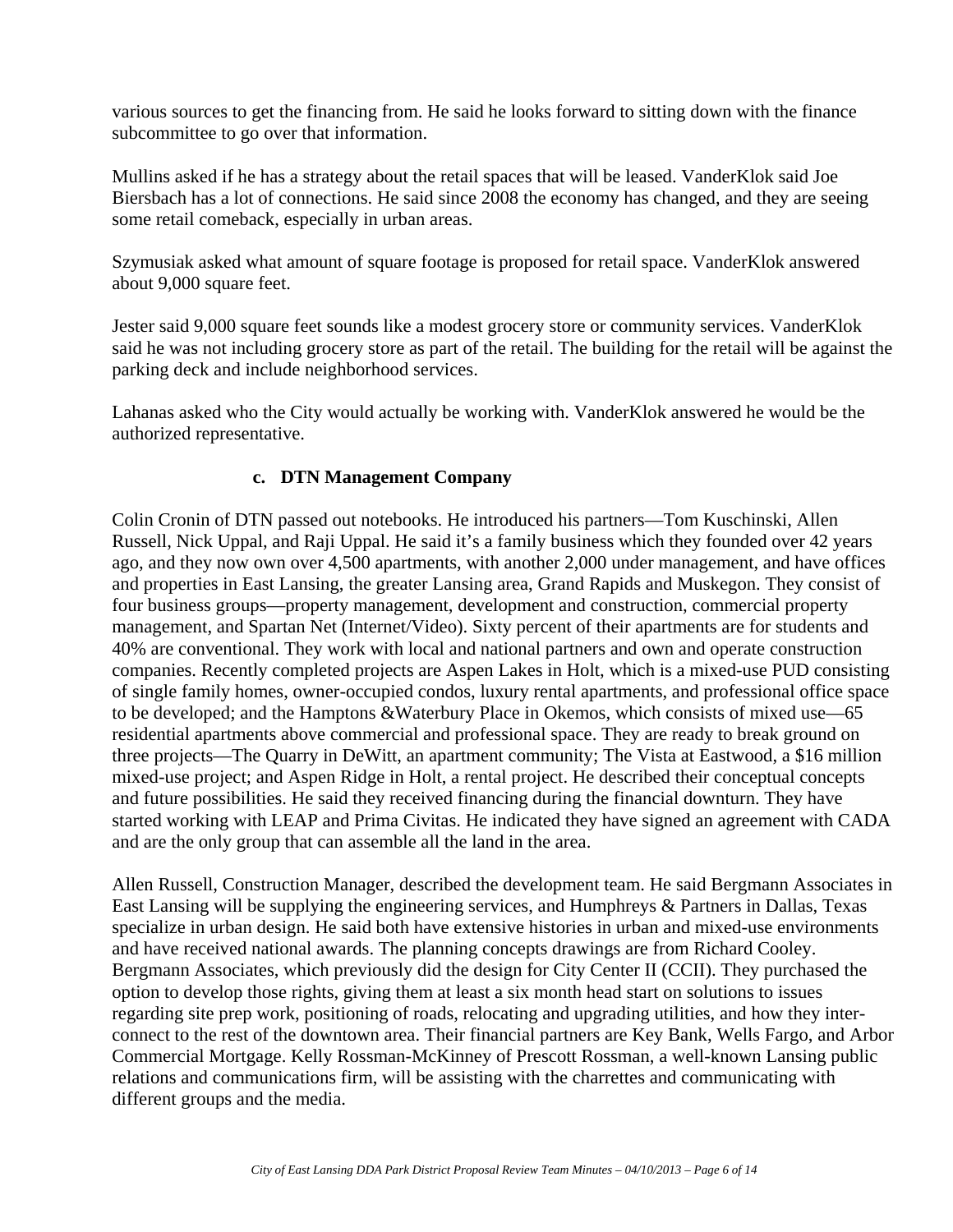Russell indicated David Pierson of McClelland & Anderson and Jeffrey Green of Loomis Law Firm will be their legal team. DTN has worked with both firms in the past. They have not yet selected construction management pending the final scope of the project, but have discussed this with a number of well qualified firms. He said DTN Park District LLC will be the development entity completely owned by the four people he stated earlier, who are all related. They will hold status meetings each week. He said each member has collaborated with DTN on successful development and construction projects. DTN will own and manage these properties long term. He added DTN is a local company and is the City's largest taxpayer. He said every project DTN has ever done has been successfully financed and built as designed and planned and is still owned by DTN.

Russell said all buildings will be developed to the latest LEED standards. DTN has not sought LEED certification of their projects in the past because it was not required, but they have always designed with high energy standards.

Cronin said regarding community input, Allen has talked to different neighborhood groups and gone door to door, especially for their project at Burcham and Alton. He said a lot of community input was included in their proposals. Kelly Rossman will be helping with this.

As to construction materials, Russell said they will use brick, stone, cement board siding, upgraded windows and roofing, and elaborate landscaping, with limited use of vinyl. He said DTN has local properties located within historic districts.

Cronin said their vision is to create a LEED-certified, walkable community, with a mix of commercial and residential, bike lanes, and outdoor seating, including a year-round farmers market. Building A will house Hotel Indigo, which will take up the first four stories, and for commercial users they have received interest from restaurants, a wine bar and a bank. Residential above Building A would be purely conventional, possibly alumni housing. Building B would have mixed-use commercial on the first floor with residential above. There would be a skywalk system connecting all five buildings to the parking structure and across Grand River. The primary residential component will be near Valley Court Park. He said a conventional style of mixed units will accommodate potential users—one, two and three bedroom units; there will be no three-bedroom, three-bath units or four-bedroom, four-bath units.

Dempsey asked Cronin to speak to the ownership and control and asked if the current ownership will have any ownership interests going forward. Cronin answered they have an option to purchase the land with a development agreement with the City. They don't know who will be investing. He said it will take about \$20 to \$30 million in equity to start construction. DTN can finance \$12 to 15 million without a problem. He doesn't know what the final mix will be.

Wolf asked what the mix will be of owner-occupied and rental units. Cronin answered Building A will have 140 units of conventional apartments. There will be another 250 to 300 nonconventional apartments; they think students will be a good fit. Building B may have some owner-occupied condos. They could do a study to find out what condos are rented by students. He said the market in East Lansing for condos is not good, but this could change.

Jester asked what the largest single development site is in dollars that DTN has developed. Cronin answered Aspen Lakes for \$76 million.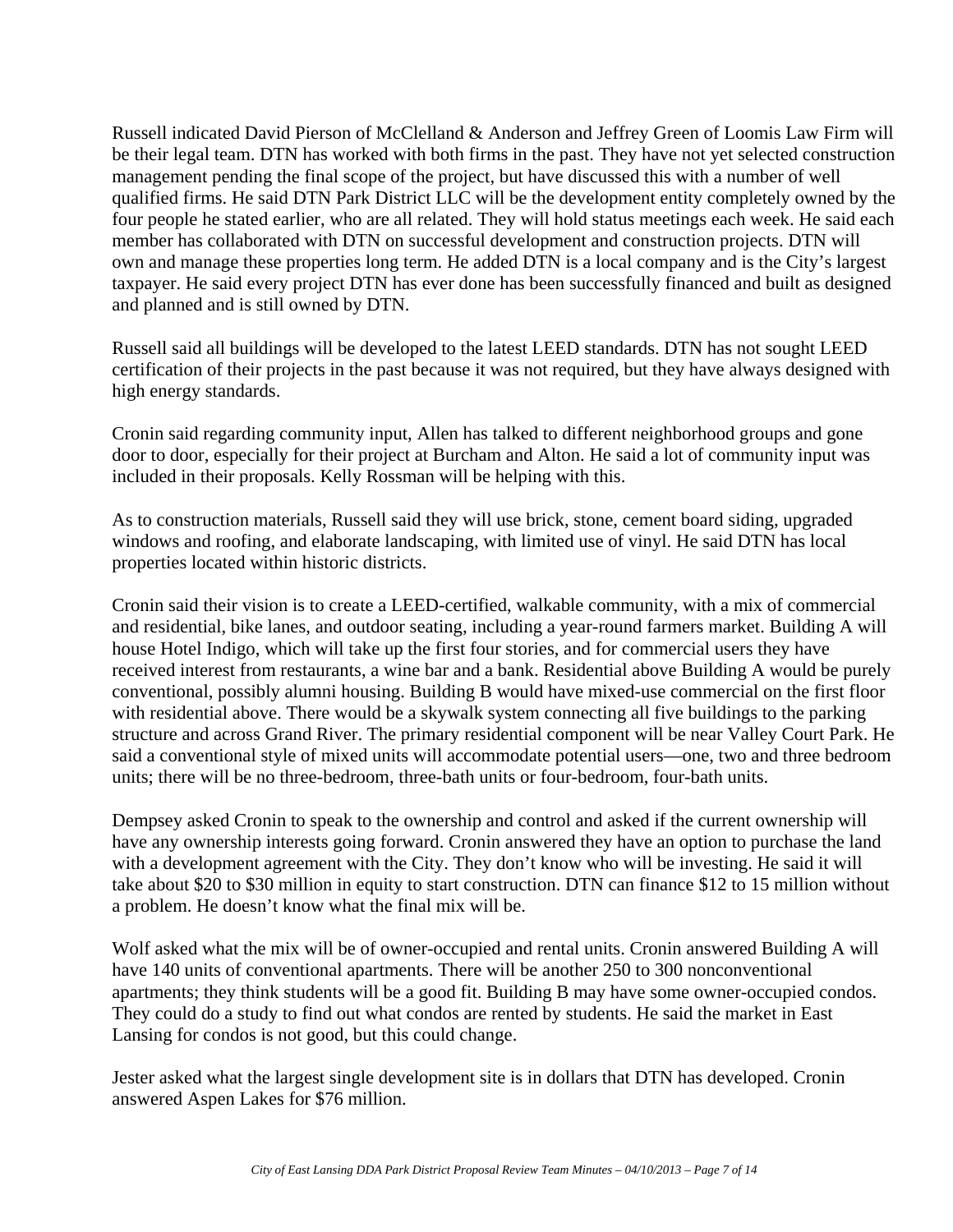Jester asked about DTN's experience with community involvement and how that has changed their direction. Russell said any number of projects which he has managed over the last 10 to 12 years have had extensive community involvement. He said they had numerous meetings for the Hamptons at Mt. Hope Road. There were numerous public and private meetings and mailings. He even distributed handouts door to door. As a result of the community involvement they altered screening in their project and moved and eliminated parking. At Olde Farm they eliminated a building to move three buildings furthest away from the neighborhood after a series of public and private meetings. For the project at the west side of town on West Mt. Hope, they had public hearings, public meetings and met with neighbors, which resulted in them changing the profile of the building at the lot line. For Burcham Place in East Lansing there was more than a year of meetings with staff and public hearings. He has met with neighbors door to door, sent out mailings, had sit-down meetings with neighbors, and as a result of community input changed the site plan seven times in response to input from neighbors.

Jester asked if their intent would be to adopt a mix of uses and a site plan similar to the CCII project. He asked if they believe this project is feasible in this market, and how much flexibility they would have as the developer. Russell answered they think the uniqueness of their proposal is that they pulled all the pieces together. He said they have control of the bank building on the corner, the vacant ground between the condos and Biggby, and the apartments. Augmenting the presentation and plan makes DTN a unique option. He said they are open to suggestions and change. He indicated DTN **is** the market study and has done enough of these projects that they believe it needs to be mixed use. He said this site is the gateway to East Lansing and will be the focal point—the most visible and visionary project in East Lansing.

Cronin indicated like a lot of their properties it will be similar to the original CCII project. To the north they do not have that much land to change the overall footprint. He said you will need to put the parking structure in the middle or next to Valley Court, which wouldn't be well received by the neighborhood.

Mullins asked what would be the lasting impression people would take away. Cronin said they are trying to create walkability, vibrancy, action and more things to do in the downtown. They will put in a yearround farmers market and fine dining within the hotel area.

Jester had the committee break at 4:35 p.m.

The meeting resumed at 4:44 p.m.

# **d. MTB Partners, LLC and Visser Brothers Development**

Mike Bailey, of MTB Partners, introduced Bill Mast of Visser Brothers Development and Angela Mann and Rae Richards of Hospitality Specialists. He said given the history of the City and having participated in City Center I (CCI), there needs to be a collaborative effort and community input. He said they welcome that, but their project has to be financially feasible. He said the 3-1/2 year project for CCI evolved into something totally different than the City's original RFP. The City originally wanted for-lease housing; they ended up a successful development with condominiums for sale. Bailey said they expanded the contract and he disagreed with the person who said the project was already laid out by the City. He said he does not think the condominium market is there now. As to the qualifications of their group, he said the City Center Project was an urban development which was breaking new ground in the City and was a catalyst for new development. The goal was to bring in national retailers and they were successful; unfortunately, Barnes & Noble did not do the numbers they had projected. Their ideas for the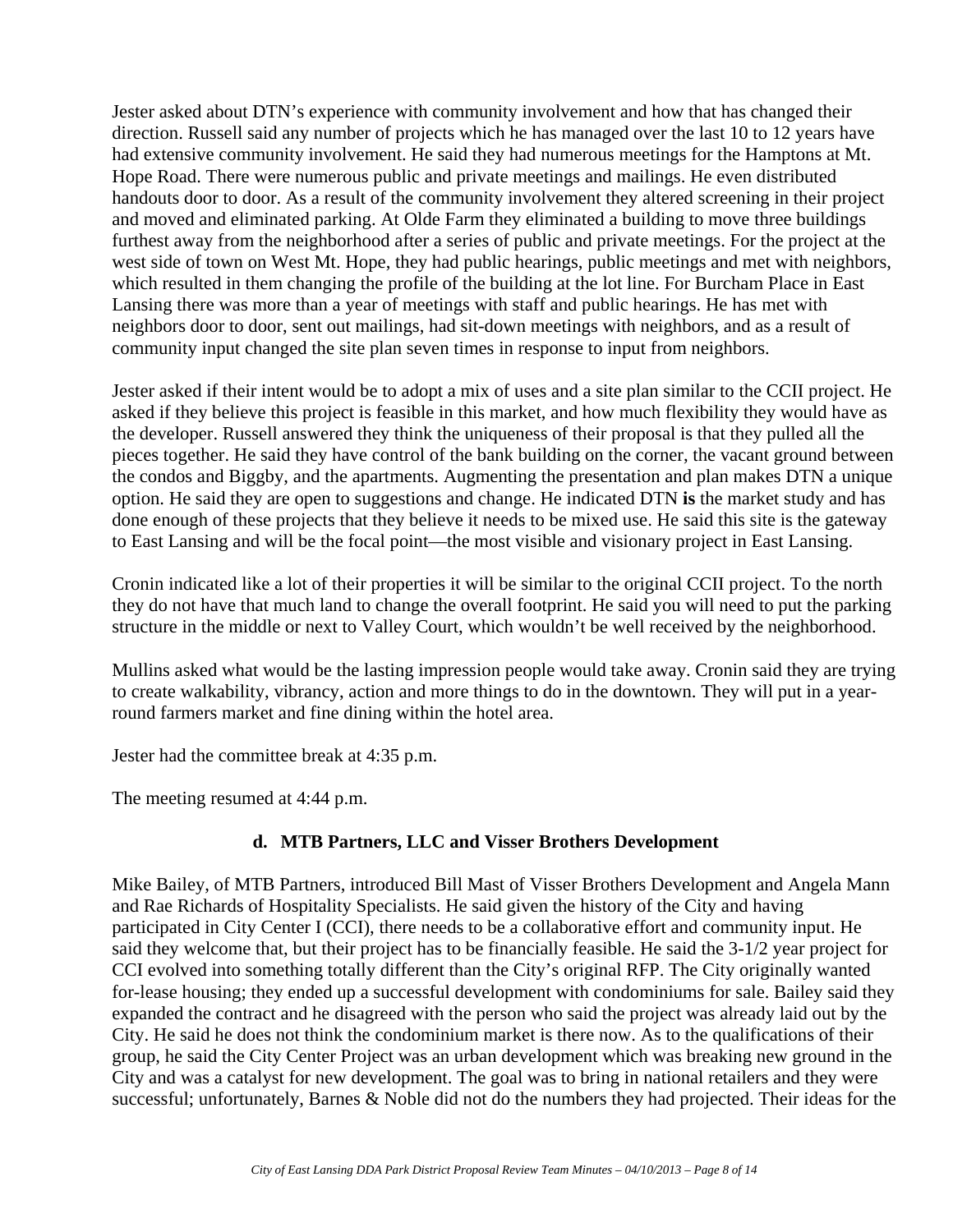Park District are less grandiose, and he said they believe less is more and want something that is thoughtful that serves the community which they can all be proud of.

Bailey indicated Hospitality Specialists have the rights to this territory and have worked with East Lansing on an adjacent piece of land. He said MTB will work with the Historic District Commission and have in the past relocated buildings if there is any historical significance to an actual building. They worked with the Downtown Development Authority (DDA) for a year on CCI and held community sessions at the Marriott and other places. He has done that in several projects in other communities. He said Mann and he have done projects in Grand Rapids and are slated to do construction on 132 apartments in Holland, Michigan. He said Visser and Mann have worked together over 10 years and own five hotels together. As to financing, Bailey said CCI was a \$35 million project. He said between he and Visser they have done a half billion dollars of development in America over the last 15 years. He said they will condominiumize, similar as in CCI, into a series of \$10 million developments; i.e the hotel, the retail similar to CVS in CCI, the parking structure will be one entity, and residential will be another entity. He said community input will extend over to the triangular shaped piece towards the park. He wants this to be low impact.

Rae Richardson and Angela Mann with Hospitality Specialists said they have a unique collaboration with MTB and bring the hotel expertise. They have over 35 years of experience in the hotel industry, including different brands such as Hilton, the Marriott, Holiday Inn, Carlton, Wyndham products, etc. They have experience, particularly with university towns. They currently operate 20 hotels in five states. They operate the Hampton Inn in East Lansing and are approved to operate a Residence Inn in East Lansing. She said they also have green experience in sustainable programs, such as for laundry, energy usage, irrigation, and LED lighting. Marriott representatives have been to East Lansing and authorized them to operate a Marriott Residence Inn.

Bill Mast said he is a member of the second generation of Visser Brothers in Grand Rapids, which is a 53-year old construction and commercial real estate development firm. He said he has had a 2-1/2 year business relationship with Mike Bailey. They developed, owned and operated three hotels with Hospitality Specialists, and two more will be opening in the near future. He said they financed all three hotels they have done and are financing the two hotels they are doing next.

Bailey said MTB has an ongoing relationship with the DDA and the office portion of CCI. He said he should have some good news soon as far as a tenant for that property.

Jester asked Bailey if he is chosen, who the City would be dealing with. Bailey said he would be the contact person and development lead. They have an in-house architect, Harry Kokkinakis, who is very well qualified in working in urban environments.

Dempsey asked about the hotel market in general with the Hyatt going up in Eastwood and the ability to have multiple downtown hotels. A representative from Hospitality Specialists answered the Residence Inn is different from a full-service hotel, as it is an extended stay product for transients, high end, studio suites, etc. It has versatility. She said in addition to the University, there will be a lot of corporate business as well. This is a good model for those relocating from companies. It is also near the Capitol, and many people have Marriott rewards program.

Szymusiak asked how many apartment units there will be and what the ownership structure will work.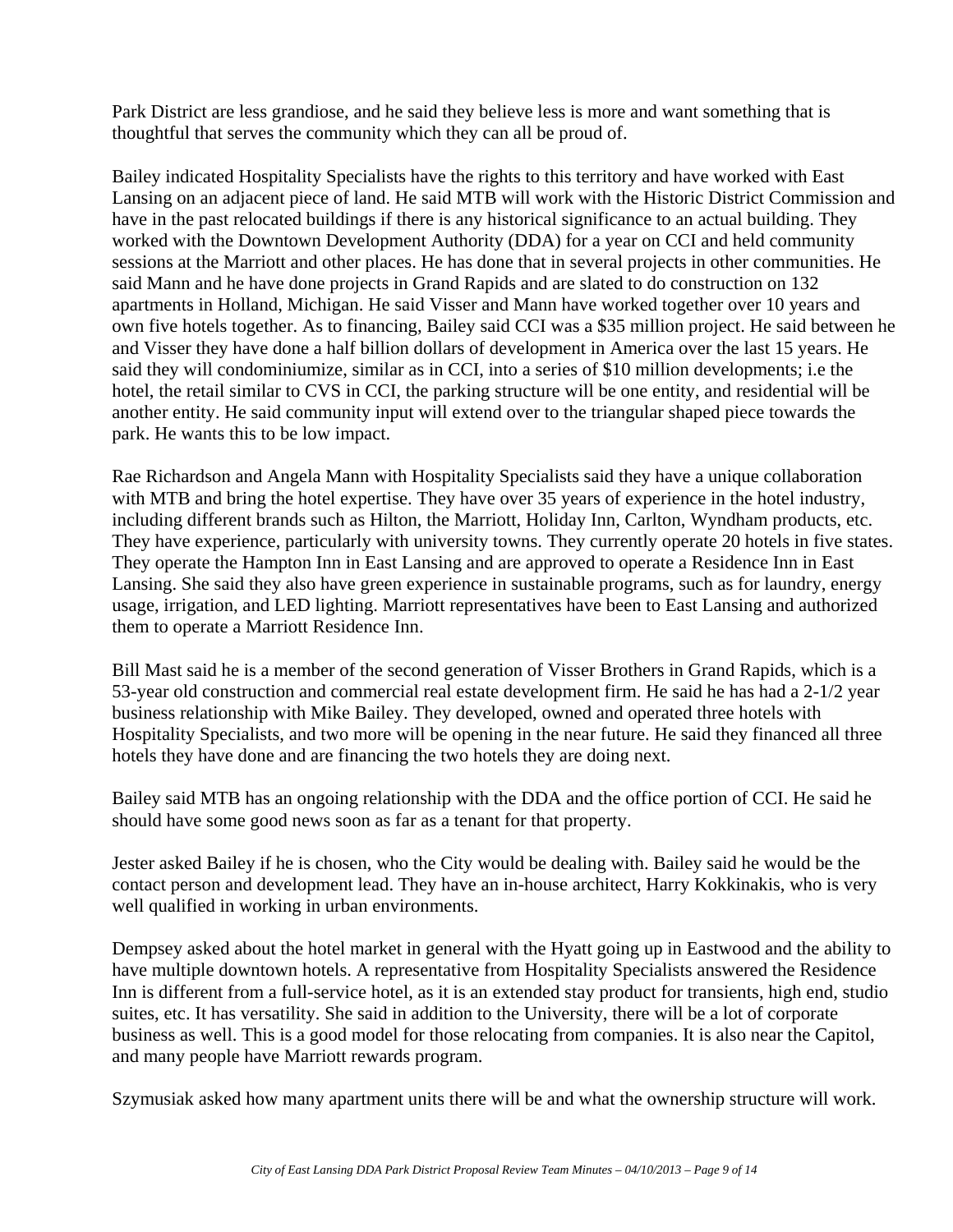Bailey answered there will be 80 apartments, which they will manage. They are proposing 132 units, with no three-bedroom, three-bath, or four-bedroom, four-bath. The apartments will not cater to any specific group. It's hard to conceptualize what will be built since there have been surges in office in the market over the last 6 to 12 months. He said they do the marketing and brokerage work in-house themselves. Bailey said he was the lead on the Barnes & Noble building.

Jester asked what the largest project is that they have done other than City Center I. Bailey answered a \$15 million Riverfront project. Visser added they have developed several malls throughout Michigan; i.e. Centerpointe Mall In Grand Rapids, and more recently two \$15 million office buildings which they own and manage.

Bailey said it is important to note that this is condominiumized into a series of separate developments.

Jester asked Bailey to talk about his non-standardized experience, with a blank slate design. Bailey said they have many office buildings which are not corporate products. They own several strip centers and have bought big box units and redeveloped them into multi-tenant retail; i.e. the original building occupied by Jacobson's.

Jester asked about their green building practices. Bailey said he has not personally been involved in building a green building. He said they would be willing to do that and hire consultants. Visser said they built the downtown YMCA in Grand Rapids which is 154,000 sq. ft. and houses the corporate and branch offices of the YMCA and is the largest workout facility in the area. It is the first LEED-certified YMCA in the nation.

Jester asked Bailey what his charrette experience has been and how that has changed their designs. Bailey said the City Center project went from eight to four stories. They changed the design completely to allow the allé to be pedestrian friendly. He said they have been more than willing to consider something that makes economic sense. He said the charrette process is a very valuable one, but stressed that the design has to make financial sense. He said the process is great, but he wants to be realistic. As far as design and certain materials look, Bailey said they are very open to changing those as they've done in the past.

Jester said this site is adjacent to the rest of the downtown and the neighborhood and is a corridor for various kinds of traffic. He asked what Bailey's experience is in dealing with similar circumstances. Bailey said the west end would be the sensitive area. In their development plan they proposed not extending and widening Albert Street, but to make it more pedestrian friendly, and have the main hub into the park be to the north of the AT&T building. He believes Albert Street is currently a hazard to pedestrians.

#### **e. Lurvey White Ventures**

Ridgeway White introduced his partner Dave Lurvey from Lurvey White Ventures and said they're a double bottom line real estate company located in Flint. They look at real estate fundamentals but get excited about projects that are game changing for communities. He said their most recent project was the Michigan School for the Deaf in Lansing and Powers High School from Flint, Michigan; this was a \$36 million project. He said it was a sale/lease back with the State legislature who sold the MSD to them, they built a brand new school. They also co-located the campus of Luke Powers High School from Flint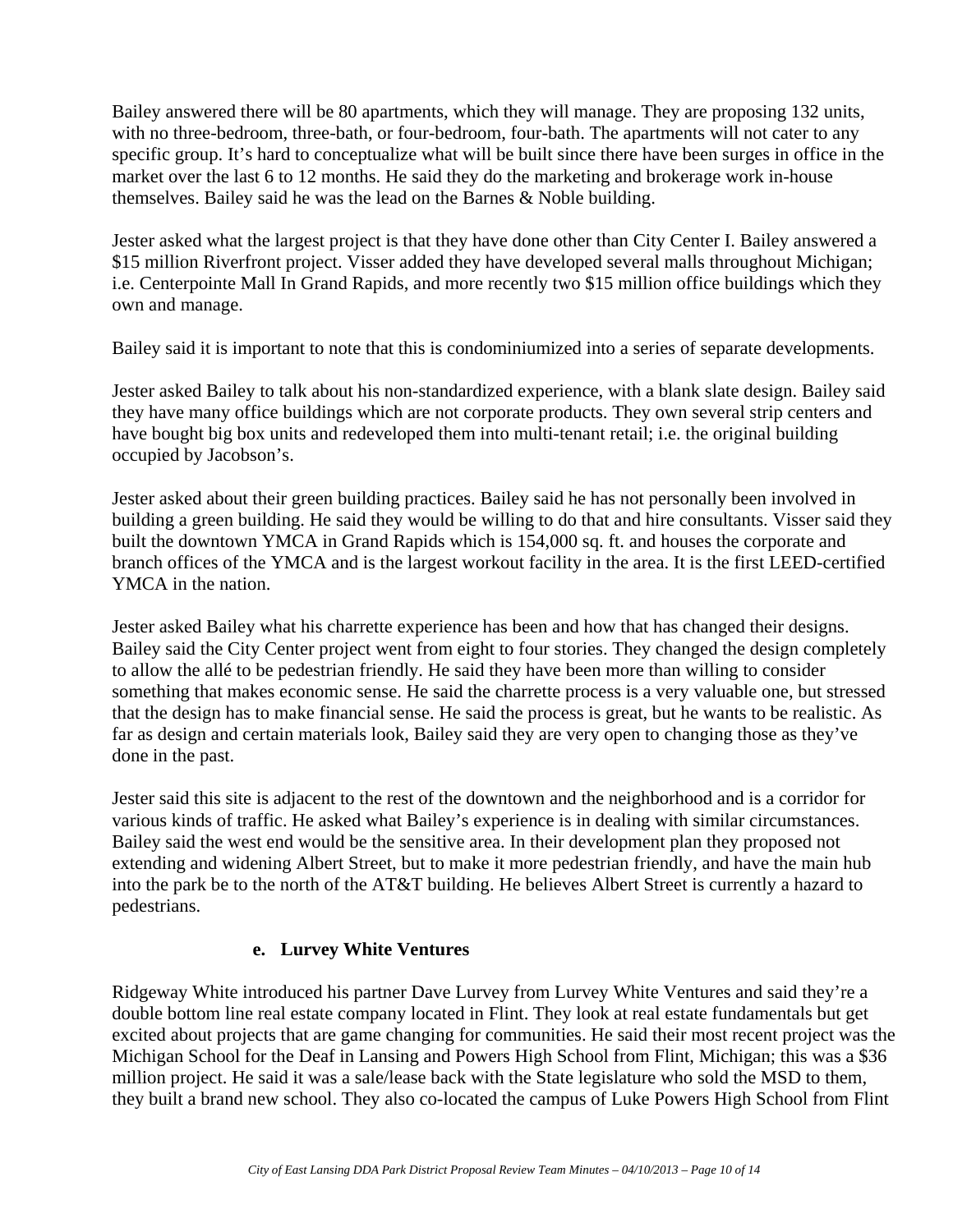with the School for the Deaf. They had a lot of community input on that. White indicated all of the tax credits and financing sources which they have used in Flint over the past 10 years are available in East Lansing; the difference is conditions are much better in East Lansing than in Flint. They are working on a Flint Health & Wellness District, anchored by MSU's Masters of Public Health in Flint, which is the anchor tenant,16 lofts, the second component is re-use of the former Flint Journal headquarters, and they are moving the Flint Farmers Market which has had over 270 million visitors a year. They have worked with Project for Public Spaces (PPS) for 10 years.

White said Lurvey and he worked together on Riverfront Student Housing with 550 beds in Flint. They reconstructed a vacant Hyatt Regency hotel and turned it into a 240-bed student housing building which has since grown to 550 beds. They reconfigured it as apartment style student housing. They also worked with the University of Michigan on that project and opened their School of Management on the second floor. For the ground floor they re-opened a banquet center and service over 200,000 people a year. He said he first worked with Lurvey on the Wade Trim Project, a 35,000 sq, ft. mixed-use project anchored with an engineering firm on the second floor and lofts on the third. They created a really simple lease which had five move-in spaces for entrepreneurs to occupy. It's been fully occupied ever since.

As far as tax credit experience, White said East Lansing qualifies for every single tax credit that is available in Flint because East Lansing has a lot of students and older residents. As far as team members' experience, White said Dave Lurvey has 20 years of experience in the construction business; he has worked for 10 years as a developer in Flint. Steve Davies, the vice president of PPS, has nationwide experience. He said David O'Neil of PPS is the guru for marketing. They will use Walker Parking for the layout of the parking structure, which is a different company than the City has worked with in the past. They brought in Zoyes Creative Group as a creative PR firm. They have not selected a design architect at this time, and may select one or two. They want to create density in East Lansing. He said now our downtown is one block wide and two miles long. Walkability is a key part of their proposal, They have financed over 10 tax credit projects with Chase and Citizens Banks and worked with numerous groups with bonds.

Lurvey said regarding green building practices, his team's approach is that you need knowledge, communication skills and a passion to be a good steward of the environment. He indicated energy codes have changed over the past 10 years. The passion part is working through the design charrette process to see what the community wants and how it corresponds to civil engineering design. He said he has experience with LEED Silver design standards. They always monitor recycling. Regarding building aesthetics, he said they can choose materials to make this a 50-year plus building; i.e. because of this location the building aesthetics will be stone, brick, cast stone, and metal panels. He said the contractor may have to make the choice between what is more important and what is right to do; they do so and are very responsible in their choices.

White said originally they outlined two potential schemes, both which work. They worked with a local architect and have rough floor plans, layouts and designs. He said the financing sources work. He talked with Joe Martin at MEDC and others to make sure that every piece does work. He said Version 1 of the proposal is the toned down version with 350 parking spaces, 20,000 sq. ft. of indoor/outdoor space, and a three-day, year-round farmers market. In Flint the farmers market has 45 vendors. He said they have some office space and may look at more if a user came on board. There would be a 120-room hotel from Hilton. He said he invested with Blackstone, which owns Hilton Hotels. They suggested a Hilton Garden Inn since it will be in an urban environment. They get to choose the unique architecture that attracts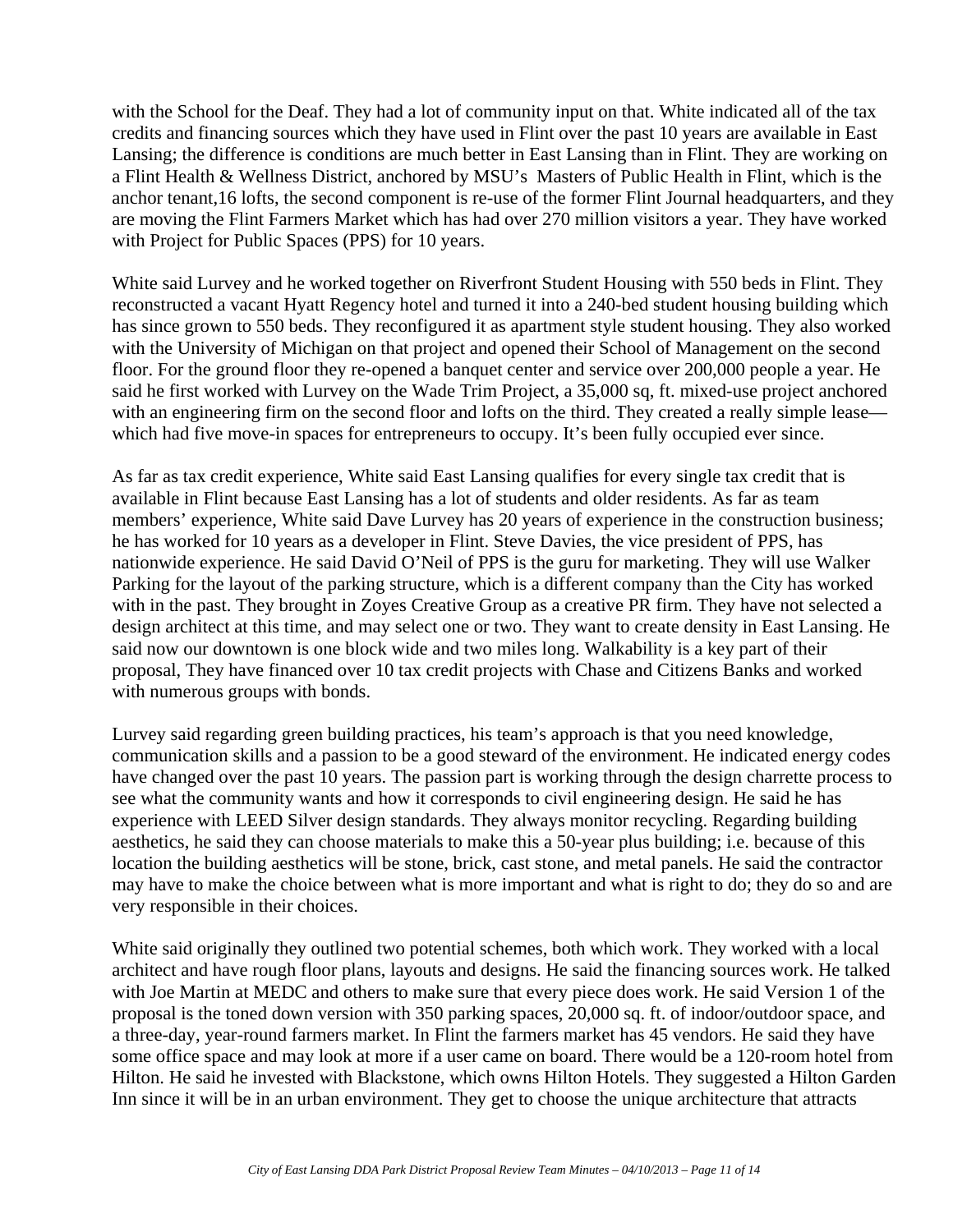locals, business travelers, and educational travelers who use the Marriott's reward system. They thought this wouldn't be in competition with other hotels. He said all of their products would be rental for the first seven years, and then it could go to condo. They would have a hotel, and a parking structure with student housing with two-bedroom, three-bedroom, and possibly four-bedroom units. They would also have a loft product. Tax credit revenue would support the product.

In Version 2 they would look for some community support for a larger TIF area, and they would like to create a pedestrian flow with 25% assistance with a parking structure and would have retail around that. It would be a building block to densify this area. He said he looks forward to cooperating and providing the parking needed for adjacent properties.

Szymusiak asked White to speak to his actual equity stake in past redevelopment projects. He sees 2% to 3% private equity in some of his pro formas. White answered on the Powers/MSD Project they are 100% owner of the MSD portion; the Diocese owns 40% of the Powers portion. They put about \$2 million in that project and leveraged a lot of tax credits. He said his family has the ability to put money in projects as needed. They can bring the equity up if needed. They had a maximum leverage of 50 to 60% . He said Dave Lurvey is the lead for Lurvey White. In the first year White said he will be there a lot on the financing. They will have a manager for the whole facility and will have a hotel manager. White said they would be long-term owners.

Troost asked him to describe the partnership with Univesity of Michigan Flint. White answered he is on the board of the Uptown Reinvestment Corporation (nonprofit) , which is a nonprofit of 16 local people. There was an opportunity to take the building. He said he wrote the pro forma for U of M Flint for student housing. He started construction without a contract and \$4 million in they signed a contract. He said a building fell in into disrepair a year after when GM left. They took it, bought it and redid it as apartment styles. For the Michigan School for the Deaf the State of Michigan requires all buildings to be built to LEED standards. He said there is a new program at MSU–Green Building Facilities, and they are willing to pay the fee for a hotel in East Lansing, and it would possibly be a LEED Silver.

Lahanas asked if PPS will do the community engagement portion. White answered yes and said they will be involved in that.

Jester said in this case they have had some community input and asked about their experience in figuring out what is right for the site. White answered going forward the hotel component is a strong component. He indicated Hilton is familiar with the downtown environment and they operate the Hampton Inn; he feels there is a demand for a hotel with 120 rooms. He felt there is a demand for the student housing component, and there is a demand for lot living (urban living) and a market for the farmers market He said they can fill the 9,000 sq. ft. of retail and can fill it with the mom and pop operations. They have talked with Americenter about developing small offices.

Lahanas said their Version 1 calls for 100 residential housing units with 14 upscale lofts/condos, and 10 residential housing units. White answered Building D would be one or two bedroom residential, and in Building C the apartments would be primarily for students. Building B would house the hotel and Building A would contain two lofts per floor, which would be a good condo opportunity. He said it is important to keep street access. For Version 2 it is important to keep connections to the church, and there are lots of design options. He said they want to stick with student mixes.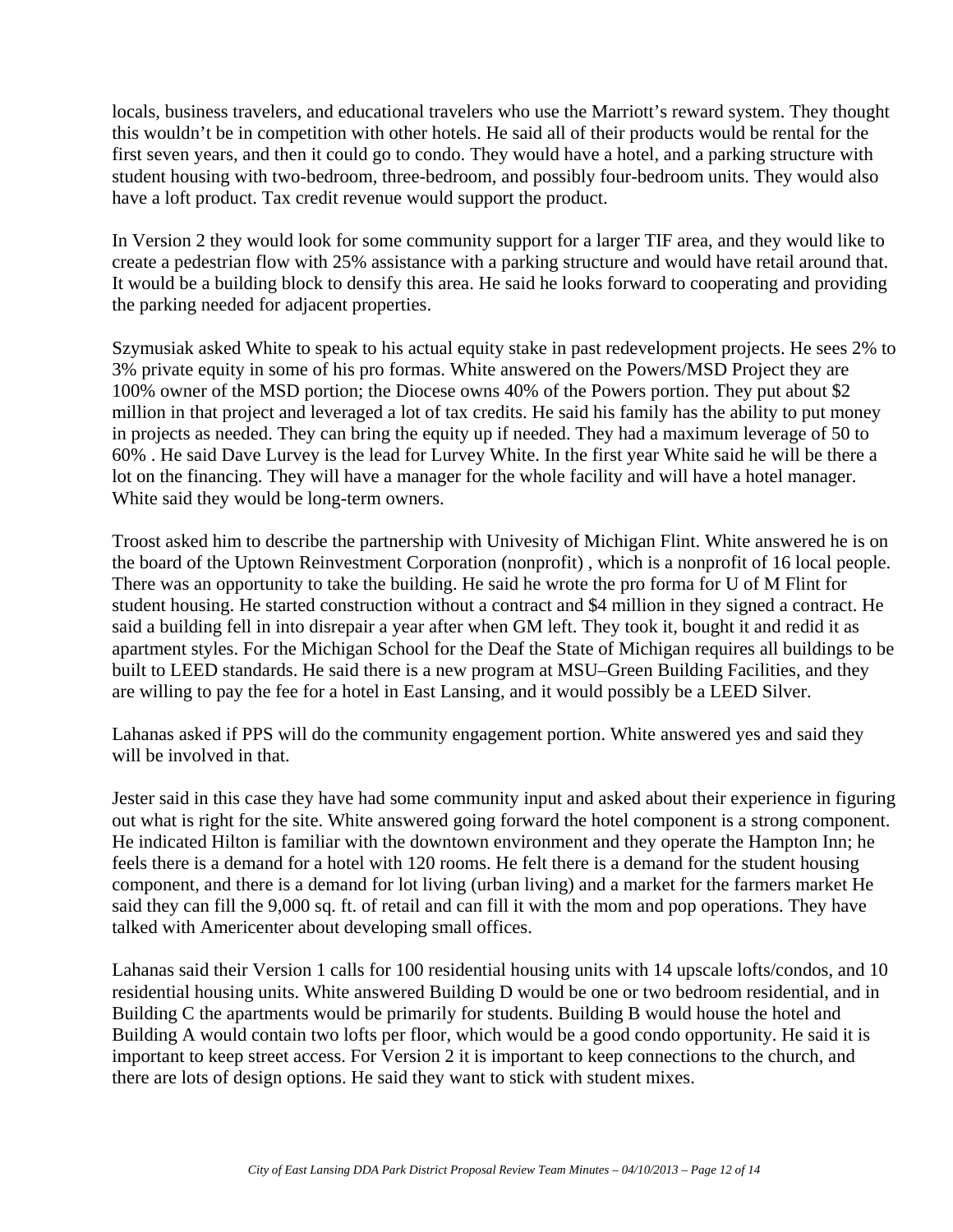#### **6. Break**

The team decided not to take a break and to keep going.

## **7. Discussion of Scoring Procedure**

Jester said the committee members should re-score the projects by Monday, April 15, and submit them to Lori Mullins who will compile the scores for next Wednesday's meeting.

Mullins said she asked the developers from the Parkside Project if they wished to withdraw, and they said no, but that they would not be coming to the interviews.

Foster said she would be concerned how they could move forward from a development process if they did not show up for an interview. The committee questioned how to score them. Yeadon said it would be his preference that the scores reflect their not being at the meeting. Scores would reflect their unwillingness to provide the necessary information.

# **8. Discussion of Criteria Scoring Procedure**

Wolf said it would be easier to judge each of these criteria on a five-point scale and apply the points after that.

Lahanas said he originally had difficulty scoring the qualifications and asked if they should just score the principals or who they are working with. Troost said he felt the committee members needed to take their collective experience and in their agreements write in that those partners will be there and their roles. Troost suggested if we go to a 1 to 5 scale, you can always assign an external weighting as to what is more important. Szymusiak asked from a scoring perspective if it is the City's intent to make recommendations solely on the points.

Jester said the committee is supposed to make a recommendation of 0 to 3 proposals to the City Council. He felt the scoring is a device to make them think through all the details. In the end they would make a motion and vote on a recommendation of which proposals merit further consideration. He said the rankings are more important than the scores.

Yeadon asked how recommendations will be made. Szymusiak asked if a consensus can be reached on one or three proposals to proceed with, if they will be based solely on points. Yeadon said there are different ways to look at raw data. You don't have to just base it on scoring.

Mullins said each member should rank the different proposals. She proposed that they continue scoring the way they did previously and then she can determine the rank that each person gave. Wolf said we should arrive at a consensus score.

Yeadon clarified it is his understanding that they would look at both sets of numbers and discuss their ratings like they did before.

Mansfield said they are accomplishing the consensus building by using this data, which provides discussion points, and in the end they will arrive at a consensus.